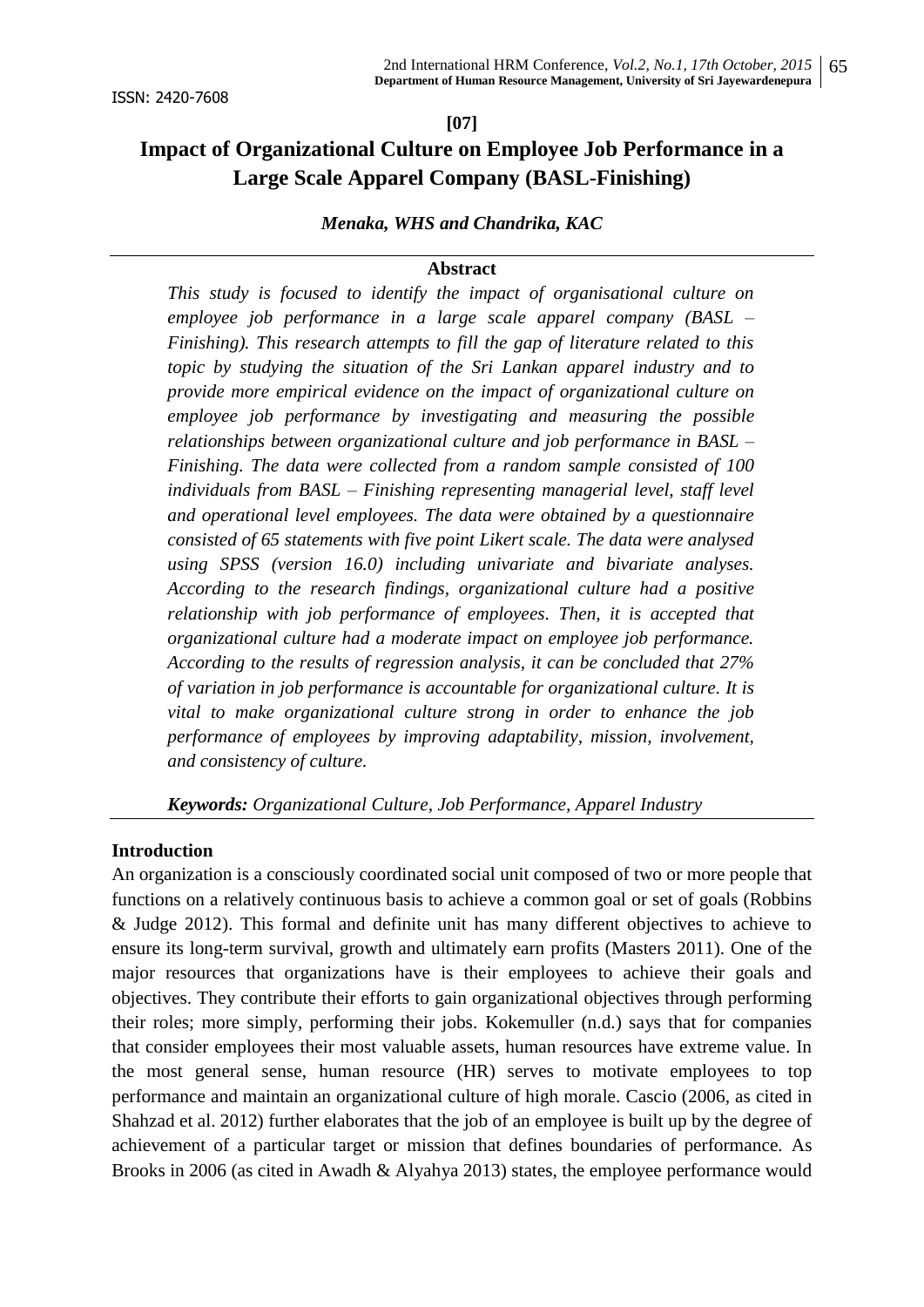be considered as the backbone of an organization. However, employees' job performance can be affected by many factors both internal and external. Kottawatta in 2007 explains that the employees in an organization are affected by many factors to determine their job performance. Then it is clear that organizational culture is one of those factors that affects the employees' job performance.

# **Problem Background and Problem of the Study**

The relationship between organizational culture and performance has engaged the attention of researchers for many years (Zakari, Poku & Owusu-Ansah 2013). While many culture researchers have devoted numerous articles to the nature and definitions of culture, relatively fewer articles have contributed towards culture and performance research (Lee & Yu 2004). Majority of existing studies on organizational culture and performance have concentrated on developed countries (Zakari, Poku & Owusu-Ansah 2013) and very little has been done in developing countries (Davidson, 2003 as cited in Zakari, Poku & Owusu-Ansah 2013).

Ojo (2009) emphasizes in his study that corporate culture is very important for every organization and that it has positive impact on employee job performance. The methodologies and findings of research show that culture and performance were considered interrelated (Lim 1995). Rousseau in 1990 (as cited in Shahzad et al. 2012) studied to overcome some of the limitations in measuring the culture of organization. At the end the result showed that there was no positive correlation between culture and employees performance. According to Lim (1995), it is assumed that there is a link between culture and performance. But as Ojo (2009) describes, while this topic is rich in studies, many researchers concur on the fact that there is no agreement on the precise nature of the relationship between corporate culture and performance.

Because of these contradictory results, the question of whether corporate culture improves or worsens employee's performance is still worthy of further research (Ojo 2009). In addition, despite the existence of these studies, very little attention has been given to the apparel industry especially in the Sri Lankan context. Thus, there is a major gap in the relevant literature in Sri Lanka, which has to be covered by research. This research attempts to fill this gap by studying the situation of the Sri Lankan Apparel industry and providing more empirical evidence on the effects of corporate culture on employee job performance. *Hence, the research problem of this study is to investigate and measure the impact of organizational culture on employee job performance at BASL – Finishing.*

## **Research Framework**

Based on the writings of Geldenhuys (2006), it can be concluded that culture is an important contributor to performance, but not the sole contributor. After studying and analyzing literature, it is reasoned out that organizational culture has a deep impact on the variety of organizational process, employees and its performance. According to the studies of Ojo (2009), Zakari, Poku and Owusu-Ansah (2013), Rehman (2012), Shahzad et al. (2012), Davoren (n.d.), Jaghargh et al. (2012), Geldenhuys (2006), Robbins & Judge (2012), Shahzad, Iqbal & Gulzar (2013), Lee & Yu (2004), Awadh & Saad (2013), it has been proven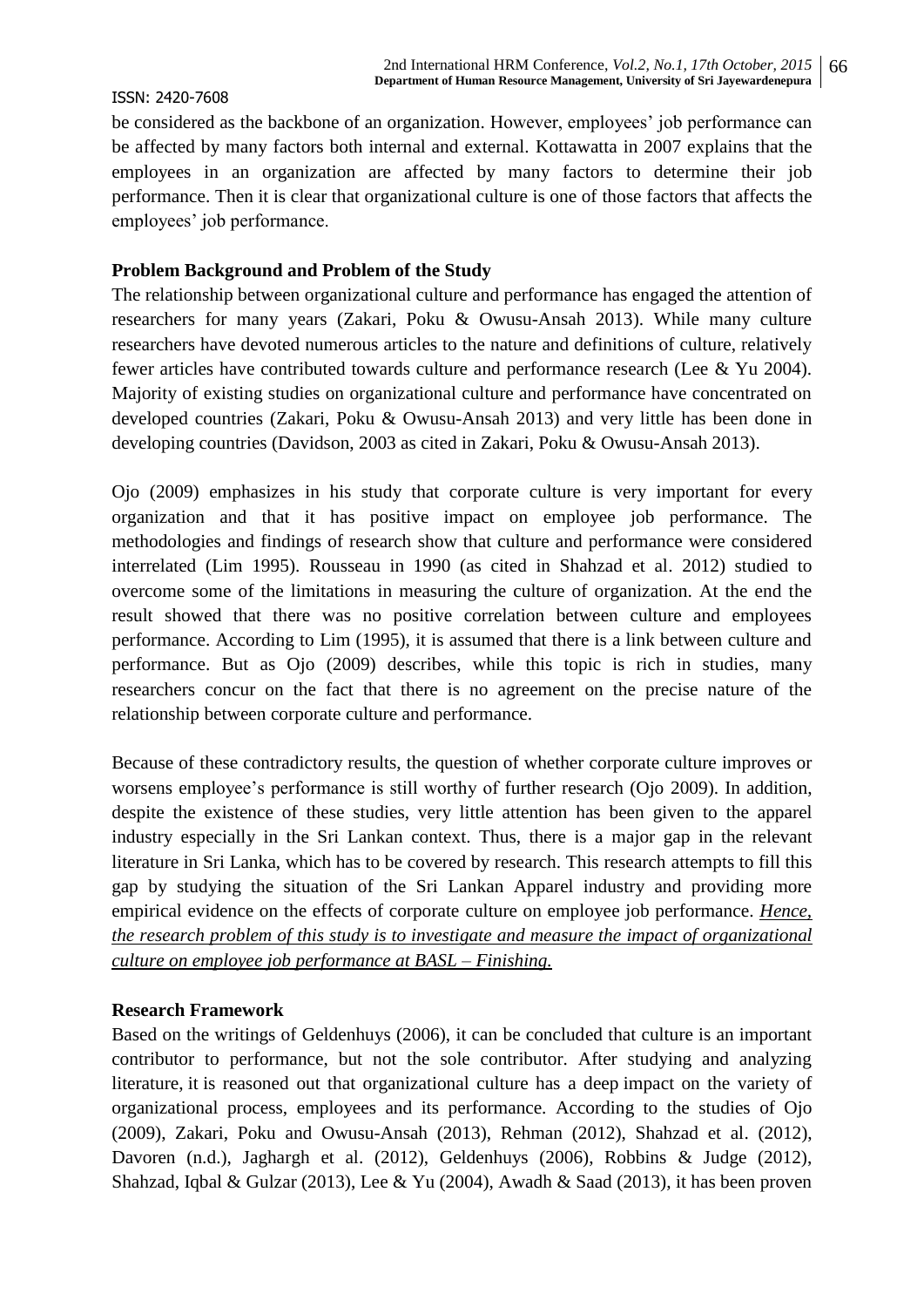that organizational culture has a direct impact on performance. Based on above findings, it is hypothesized that organizational culture has an impact on job performance of employees at BASL – Finishing. Thus, the hypothesis of the study is as follow.

H1: *There is an impact of organizational culture towards employee job performancein BASL – Finishing.*

## **Method**

#### *Study Design*

The objective of the study is to investigate the impact of organizational culture on employee job performance at BASL – Finishing in order to find out a relationship between the independent variable and the dependent variable. Therefore, the type of the investigation used in this study is experimental.The study was conducted in natural environment where events normally occur, that is non - contrived setting. Data gathering was done only for once within a particular time period and there was no subsequent extension of the research contemplated. Thus, the time horizon is cross-sectional. The unit of the study is individual: managerial, staff and operational level employees at BASL – Finishing.

Research population was the employees at BASL – Finishing including managers, staff level and operational level employees. Sample was selected using simple random sampling technique and consisted of 100 participants from the above population including 5 managers, 25 staff level employees, and 70 operational level employees. Primary data were collected using a questionnaire for the study and the same questionnaire was answered by both managers and other employees.

#### *Measures*

The dependent and independent variables in this research study (i.e. employee job performance and organizational culture) were measured using a questionnaire with five point scale (Strongly Agree (SA), Agree (A), Neither Disagree nor Agree (NDN), Disagree (DA), Strongly Disagree (SD)) which was completed by the respondents themselves on their experiences. The level of measurement of the variables in the study constitutes interval scales. But the job level and gender were measured using nominal scale.

The dependent variable of the study which is the job performance of employees in BASL – Finishing was measured by an instrument consisted of 30 statements developed by Udayakumar in 2003 (as cited in Kottawatta, 2007). Job performance was measured in terms of three dimensions, traits, behaviour and attitudes.

The independent variable of the study which is the organizational culture was measured using an instrument consisted of 35 statements developed by Denison and his colleagues (Denison 1984, 1990, 1996; Denison & Mishra 1995, 1998; Denison & Neale 1996; Denison, Cho, & Young 2000; Fey & Denison 2002; Denison, Haaland & Neale 2002, as cited in Denison Haaland & Goelzer 2002) on a five point scale. The organizational culture was measured in terms of four dimensions; adaptability, mission, involvement, and consistency.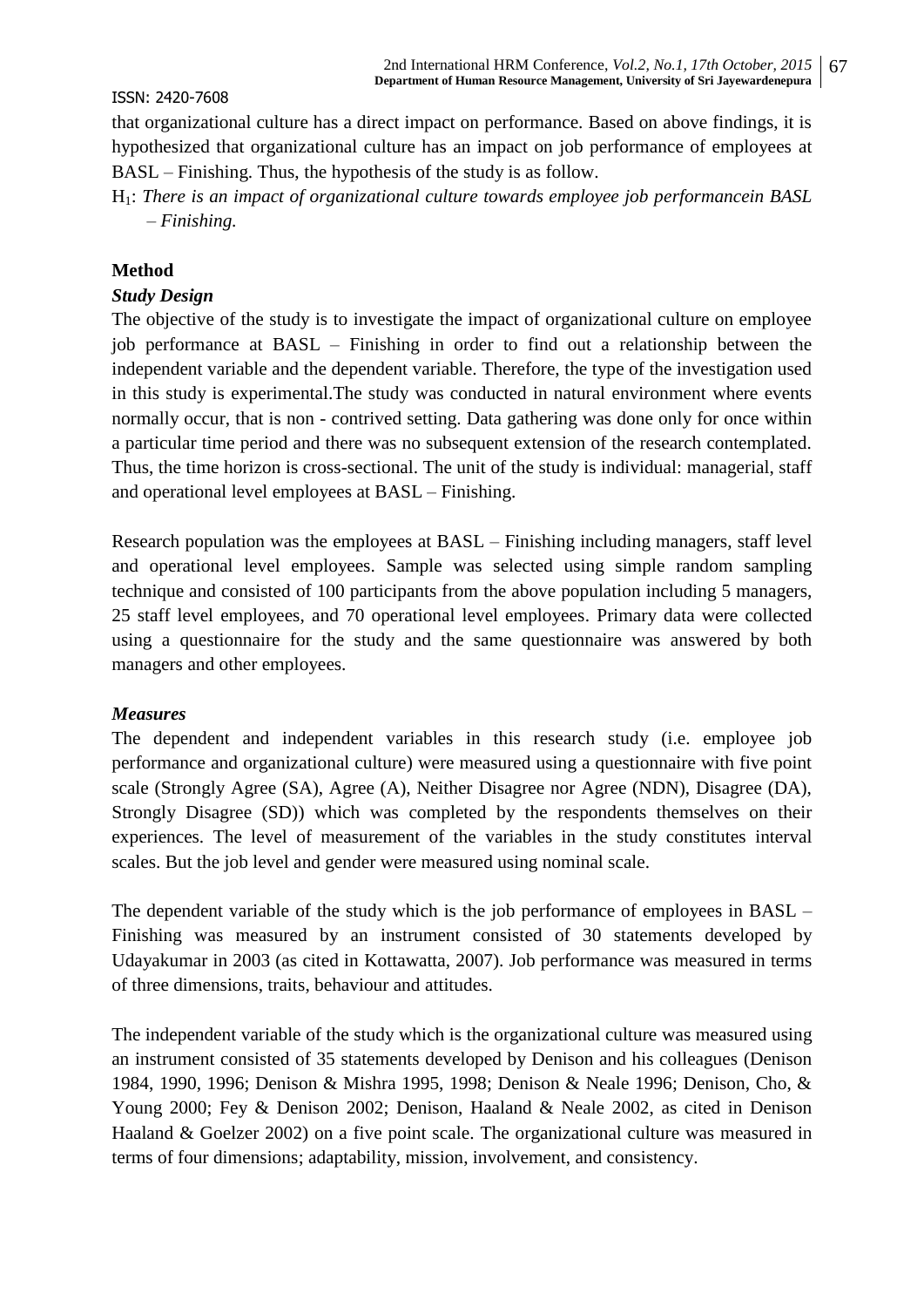## *Reliability and Validity*

The instrument used to measure the job performance has been used by Udayakumar in 2003 (as cited in Kottawatta, 2007) in his study. Then, Kottawatta in 2007 used the same questionnaire to measure the job performance in his study. To measure the external reliability of the instrument used to collect data in his study was examined by test – retest method. The test was carried out using ten executive and ten non-executive employees from the apparel industry in Sri Lanka with two weeks time interval between two administrations. The coefficient of the Test – retest of the instrument was 0.701 that indicates a good external reliability. The internal item consistency reliability was examined with Cronbach's Alpha test. The result of Cronbach's Alpha test was 0.852 which suggests that the internal reliability of each instrument was satisfactory (Kottawatta, 2007). The content validity of the instruments was ensured by the conceptualisation and operationalization of the variables using the available literature and indirectly by the high internal consistency reliability of the instruments as denoted by the Alphas. Since the instrument that used to measure the job performance has been used for several times by the academics, the instrument is expected to be highly validated and reliable.

The instrument used to measure the organisational culture has also been used by many scholars such as Zakari, Poku & Owusu-Ansah (2013), Ehtesham, Muhammad and Muhammad (2011). This instrument was originally designed by Denisonand his colleges (Denison 1984, 1990, 1996; Denison & Mishra 1995, 1998; Denison & Neale 1996; Denison, Cho & Young 2000; Fey & Denison 2002; Denison, Haaland & Neale 2002, as cited in Denison Haaland & Goelzer 2002). This model has been deployed successfully in over 5000 organizations around the world (denisonconsulting.com n.d.). The model can be followed at www.denisonconsulting.com to get the consulting support in measuring the culture in organizations. This commercial instrument is widely used by many scholars as it is highly validated and reliable in past researches.

# *Techniques of Data Analysis*

The data collected from the primary source were analysed using the computer based statistical data analysis package SPSS (version 16.0).

# **Results**

To investigate the responses for independent and dependent variables, univaraite analysis was used. The results of the univariate analysis are given in Table 1.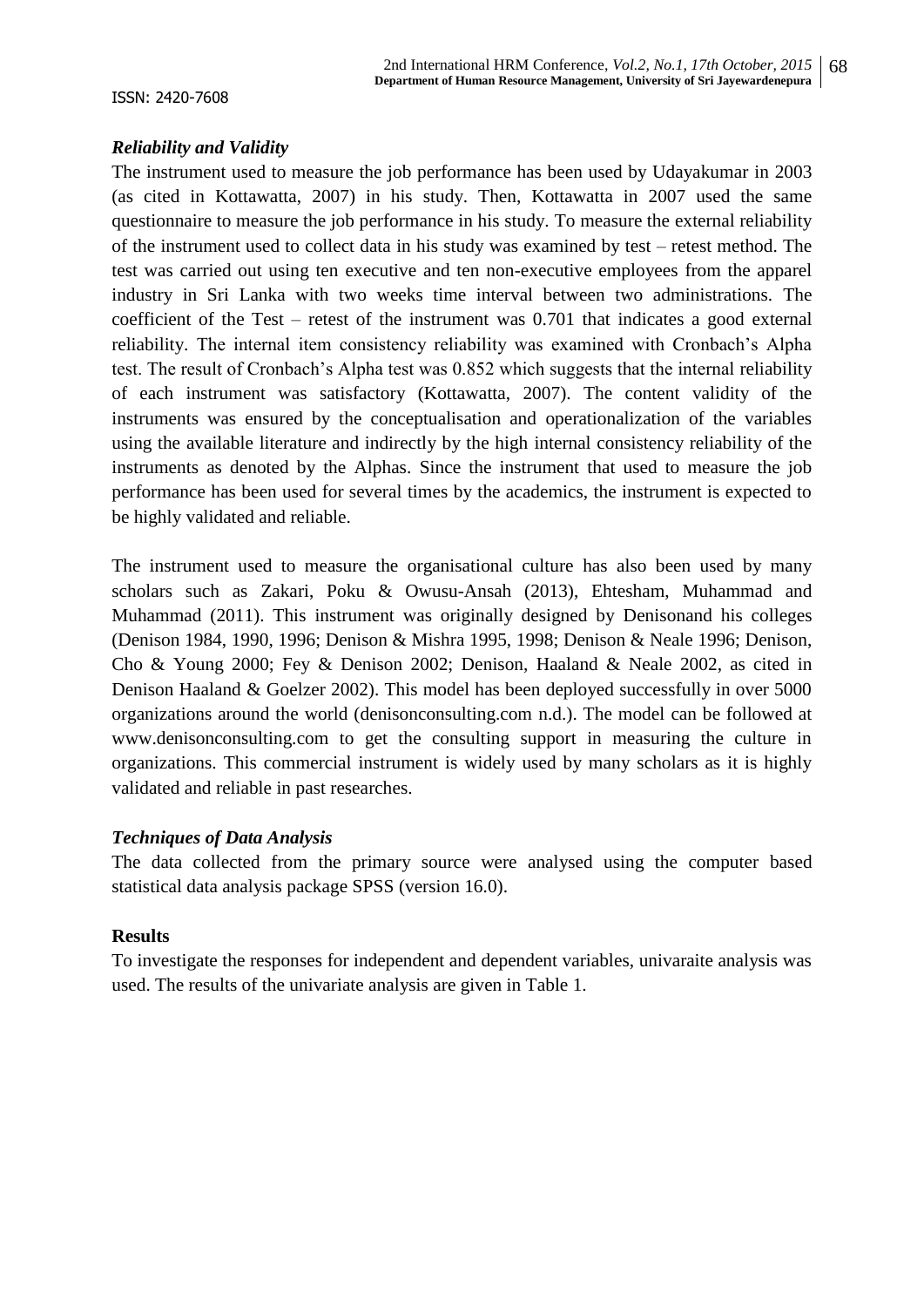|                               |          | Job Performance Organizational Culture |
|-------------------------------|----------|----------------------------------------|
| Mean                          | 4.3137   | 3.4950                                 |
| Median                        | 4.4167   | 3.5000                                 |
| Mode                          | 4.60     | 3.53                                   |
| <b>Std. Deviation</b>         | 0.35801  | 0.15460                                |
| Variance                      | 0.128    | 0.024                                  |
| <b>Skewness</b>               | $-1.716$ | 0.847                                  |
| <b>Std. Error of Skewness</b> | 0.241    | 0.241                                  |
| Kurtosis                      | 3.250    | 3.431                                  |
| Std. Error of Kurtosis        | 0.478    | 0.478                                  |
| Range                         | 1.67     | 1.03                                   |

Table 1: Univariate Analysis

According to Table 1, the data recorded for job performance are negatively distributed and the data recorded for the organizational culture are positively skewed.As per means, organizational culture has an average of 3.495 which indicates that the organizational culture is strong or highly favourable since it is greater than 3 and the mean value of job performance is also greater than 3, then job performance of the respondents is good.

The bivariate analysis, Pearson's Correlation between job performance and organizational culture at BASL – Finishing are illustrated in Table 2.

Table 2: The Pearson's Correlation between Independent Variable and Dependent Variable

| Pearson Correlation                                            | 0.115 |
|----------------------------------------------------------------|-------|
| Sig. (1-tailed)                                                | 0.127 |
| Correlation is significant at the $0.01$ lavel $(1 \text{ to}$ |       |

Correlation is significant at the  $0.01$  level  $(1-taile$ 

As shown in Table 2, Pearson's correlation between organizational culture and job performance is 0.115 and it is positive and the relationship is moderate as well (a coefficient of 1). It shows that, as predicted, there is a positive relationship between organizational culture and job performance and as organizational culture gets strong, job performance increases. In other words, a strong organizational culture has a positive impact on employee job performance.

The results of simple regression analysis of the independent variable and dependent variable are given in Table 3.

Table 3: Regression analysis of the independent variable and dependent variable

| Method                   | Linear |
|--------------------------|--------|
| R Square                 | 0.013  |
| <b>Adjusted R Square</b> | 0.003  |
| F                        | 1.313  |
| Significance             | 0.255  |
| B-constant               | 3.383  |
| b-value                  | 0.266  |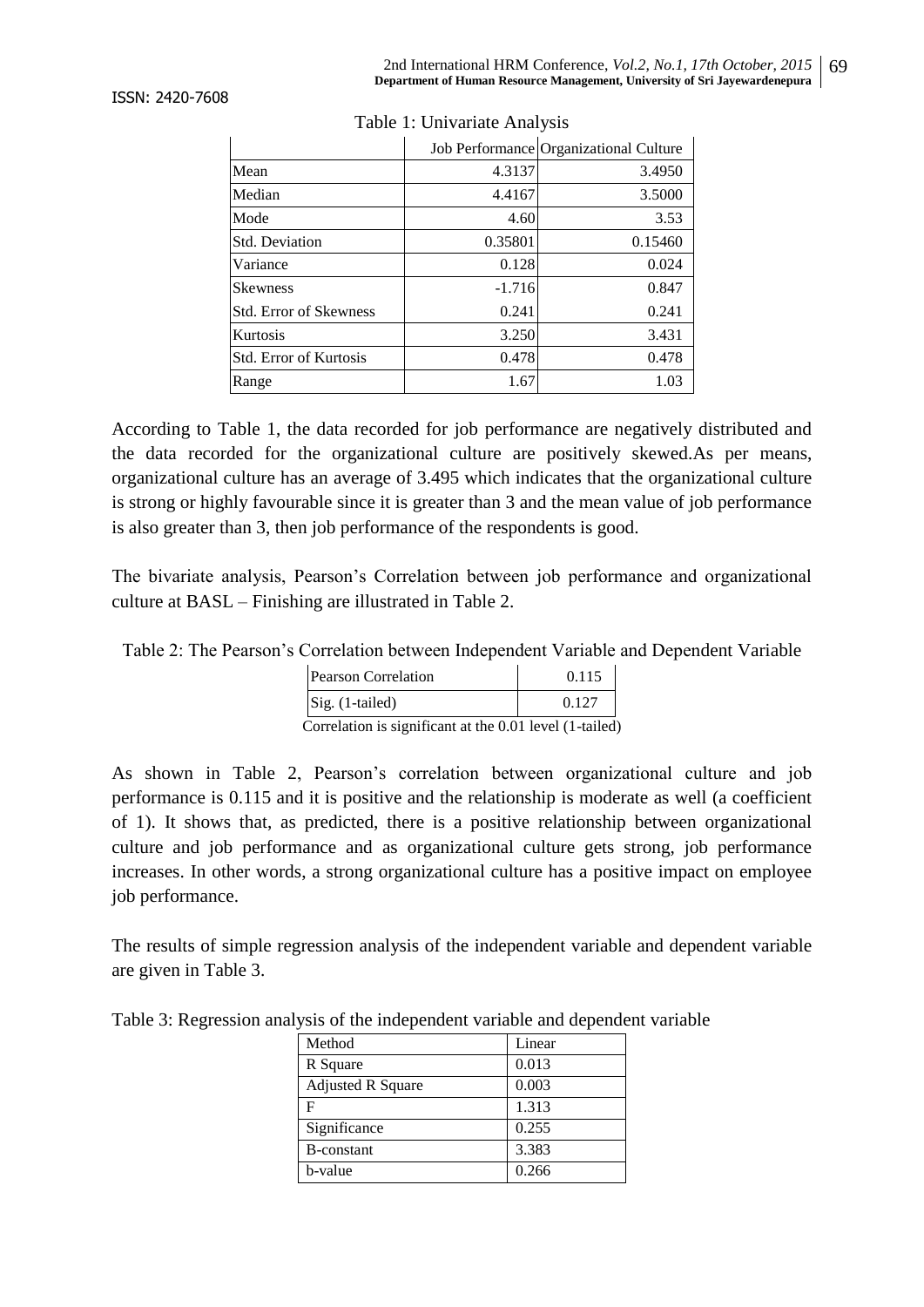According to Table 3, the b value of the equation, the gradient of the regression, 0.266 which is significant at 1% (significant  $= 0.000$ ). It is observable that independent variable is positively related with the dependent variable. As indicated by R squared, 1.3% of the variance of job performance is explained by organizational culture with the standardized beta of 0.003. The F value is 1.313, which is significant at 1% (p=0.000) which suggests that job performance has significantly explained 0.3% of the variance of job performance.

#### **Discussion and Conclusion**

Based on the results of correlation analysis, it was found that there is a positive relationship between organizational culture and job performance at BASL – Finishing at 0.115 of correlation which is significant at 0.127. But the correlation was not so strong as it was less than the lower bound of strong correlation (0.5). Again, it was found that there is a positive impact of organizational culture on job performance according to the results of simple regression analysis which was 0.266 at 1% of significance (Significant=0.000). The relationship is strong to an acceptable level. Therefore, it was found that organizational culture is a predictor of job performance.Since the culture of BASL – finishing is strong (mean value of organizational culture is 3.495), it can be concluded that the strong organizational culture can have a positive impact on job performance of employees.

These findings were supported by the findings and arguments given by Shahzad et al. (2012), Lee & Yu (2004), Kandula (2006, as cited in Ehtesham, Muhammad & Muhammad 2011), Awadh & Saad (2013), Shahzad, Iqbal and Gulzar (2013), Ojo (2009), Rehman (2012), Zakari, Poku and Owusu-Ansah (2013) with positive relationship between organizational culture and job performance while culture was strong. But the findings of Ehtesham, Muhammad & Muhammad (2011) prove that each of the four organizational cultural traits of involvement, consistency adaptability and missionare positively and strongly associated with performance at a confidence level of 0.99.

The hypothesis testing was done using the results of Pearson's bivariate Correlation and the Regression analysis. The Pearson's product movement correlation coefficient between organizational culture and job performance is 0.115, which is significant at 1% ( $p= 0.127$ ). According to the results, simple regression analysis (b) between these two variables is 0.266, which is significant at 1% (Sig.  $T = 0.255$ ). Therefore, based on the results of both analyses, the Null hypothesis is rejected and alternative hypothesis is accepted since r>0 and b>0. For that reason, it is statistically supported to conclude that there is a positive relationship between organizational culture and job performance or organizational culture has a positive impact on employee job performance at BASL – Finishing.If the culture is not strong or weak, the controllability of employee performance may be hindered or dissatisfactory.

It can be concluded that 27% of variation in job performance is accountable for organizational culture while 73% of variance was unexplained by this model. These variables may be personality, organizational structure, motivation, group (Kottawatta, 2007), managerial standards, and commitment (Sinha 1997). The findings of this research study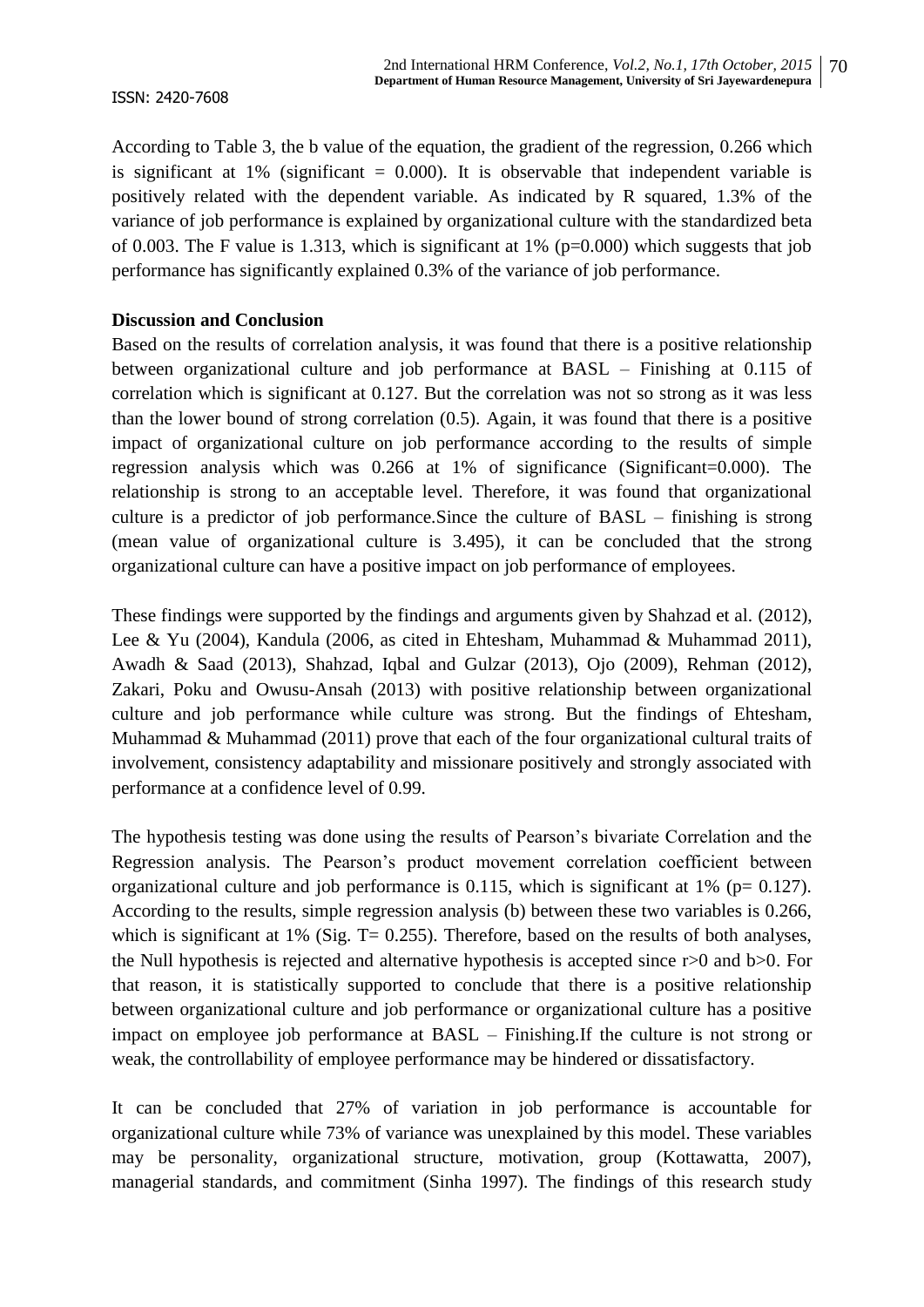could be important on the theoretical as well as practical scenario. As this research model proves to be an explanatory model of job performance, the findings of the study are important to improve job performance of employees. According to the findings, it is vital to make the organizational culture strong in order to enhance the job performance of employees. Adaptability, mission, involvement, and consistency should be improved for a strong organizational culture.

For a culture of high adaptability, some steps that can be taken are; preparing staff better to adjust to new goals and objectives (Johnston n.d.), read the business environment, quickly react to current trends, and anticipate future changes, creating changes, organizational learning (Denison & Neale 1999), welcome new ideas, willingness to try new approaches to doing things, see creating change as an important part of the way they do business (denisonconsulting.com n.d.). For a culture of high mission, some steps that can be taken are; clear mentioning of strategic intentions, convey the organization's purpose and make it clear, a clear set of goals and objectives (Denison & Neale 1999).

For a culture of high involvement, some steps that can be taken are; building self-managed work teams (Zmorenski n.d.), enabling individuals to adopt new behaviors that further their individual aspirations (Gershon 2007), enabling individuals to have the authority, initiative, and ability to manage their own work, encouraging team work, invests in the development of employees' skills in order to stay competitive and meet ongoing business needs (Denison & Neale 1999). For a culture of high consistency, some steps that can be taken are; have a clear set of core values that help employees and leaders make consistent decisions and behave in a consistent manner (denisonconsulting.com n.d.), enabling different functions and units of the organization to work together well to achieve common goals (Denison & Neale 1999).

#### **References**

- i. Awadh, AM & Alyahya, MS 2013, 'Impact of Organizational Culture on Employee Performance', *International Review of Management and Business Research,* vol. 2 no. 1, Available from: http://irmbrjournal.com/papers/1364462611.pdf. [Accessed: 25/9/2014]
- ii. Davoren, J n.d., Organizational Culture & Employee Performance, [Online] Available from: http://smallbusiness.chron.com/organizational-culture-employee-performance-25216.html.[Accessed: 15/10/2014]
- iii. Denison, DR 1984, 'Bringing Corporate Culture to the Bottom Line', Organizational Dynamics, Vol. 13, No. 2, pp. 4-22.
- iv. Denison, DR 1990, *Corporate Culture and Organizational Effectiveness*, New York: Wiley.
- v. Denison, DR 1996, 'What IS the Difference Between Organizational Culture and Organizational Climate? A Native's Point of View on a Decade of Paradigm Wars', *Academy of Management Review*, Vol. 21, No. 3, pp. 619-654.
- vi. Denison, DR, Cho, HJ & Young, J 2000, 'Diagnosing Organizational Culture: Validating a Model and Method', Working Paper, International Institute for Management Development, Lausanne, Switzerland.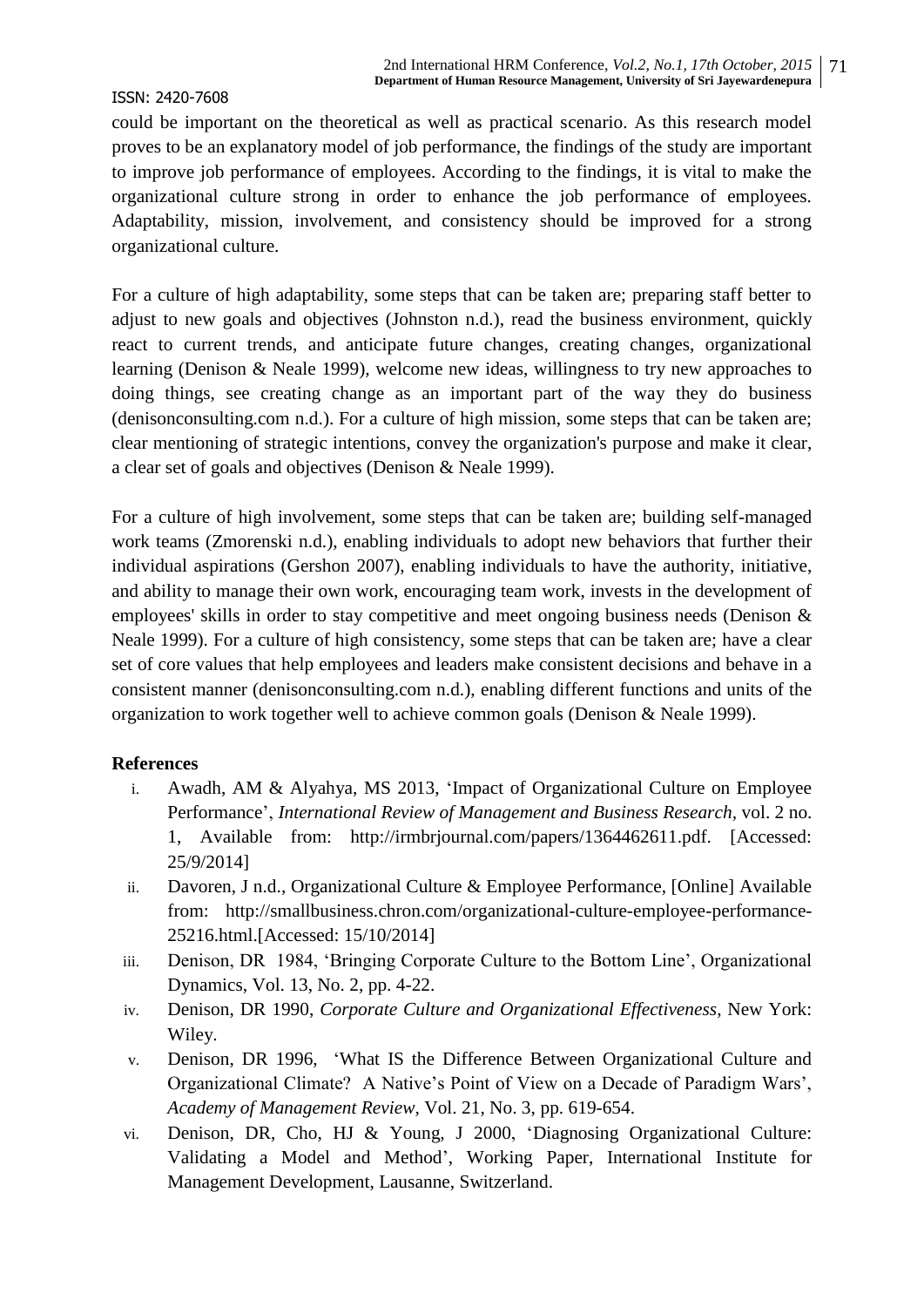- vii. Denison, DR & Mishra, AK 1995, 'Toward a Theory of Organizational Culture and Effectiveness', *Organization Science*, Vol. 6, No. 2, pp. 204-223.
- viii. Denison, DR. & Mishra, AK 1998, 'Does Organizational Culture Have an Impact on Quality? A Study of Culture and Quality in Ninety-Two Manufacturing Organizations', Presentational to the Academy of Management Convention, San Diego, CA., August 1998.
- ix. Denison, DR & Neale, WS 1999, 'Denison Organizational Culture Survey Facilitator Guide', Denison Consulting, LLC, [Online] Available from: http://www.denisonconsulting.com/Docs/DOCS\_A-Z/DOCS\_Facilitator\_Guide.Pdf. [Accessed: 25/09/2014]
- x. Denison, DR, Haaland, S & Goelzer, P 2002, 'Corporate Culture And Organizational Effectiveness: Is There A Similar Pattern Around The World?', [Online] Available from: www.denisonconsulting.com/newsletterarchive/1.0/images/Advances\_in\_Global\_Leadership\_(V3\_Oct\_31).doc. [Accessed: 20/09/2014]
- xi. denisonconsulting.com (n.d), The Denison Organizational Culture Model, [Online] Available from: http://www.denisonconsulting.com/model. [Accessed: 02/10/2014]
- xii. Ehtesham, UM, Muhammad, TM & Muhammad, SA 2011, 'Relationship between Organizational Culture and Performance Management Practices: A Case of University in Pakistan', *Journal of Competitiveness*, no. 4/2011, [Online] Available from:http://www.cjournal.cz/files/77.pdf. [Accessed: 30/09/2014]
- xiii. Fey, C & Denison, D 2002, 'Organizational Culture and Effectiveness: Can an American Theory be Applied in Russia?', Working Paper, International Institute for Management Development, Lausanne, Switzerland.
- xiv. Geldenhuys, T 2006, 'Organizational Culture As a Predictor of Performance: A Case Study in Liberty Life', Gordon Institute of Business Science, University of Pretori, [Online] Available from: http://upetd.up.ac.za/thesis/available/etd-03302010- 150826/unrestricted/dissertation.pdf. [Accessed: 22/09/2014]
- xv. Gershon, D 2007, 'Changing Behavior in Organizations: The Practice of Empowerment', *Pegasus Communications, Inc*., vol. 17, no. 10, [Online] Available From: www.empowermentinstitute.net/index.php/component/docman/doc\_ download/1-changing-behavior-in-organizations-the-practice-ofempowerment?Itemid=. [Accessed: 20/10/2014]
- xvi. Jaghargh, FZ, Ghorbanpanah, H, Nabavi, SE, Saboordavoodian, A & Farvardin, Z 2012, 'A Survey on Organizational Culture Based on Stephan Robbins's Theory (Case Study)', 2nd International Conference on Management and Artificial Intelligence, *IPEDR* Vol.35, [Online] Available from: http://www.ipedr.com/vol35/006- ICMAI2012-E00022.pdf. [Accessed: 02/10/2014]
- xvii. Johnston, D n.d., 'Ten Dimensions of an Organizational Culture', [Online] Available from: http://smallbusiness.chron.com/ten-dimensions-organizational-culture-25955.html. [Accessed: 02/10/2014]
- xviii. Kokemuller, N n.d., 'How Does HR Add Value to an Organization?' [Online] Available from: http://smallbusiness.chron.com/hr-add-value-organization-50980.html. [Accessed: 28/09/2014]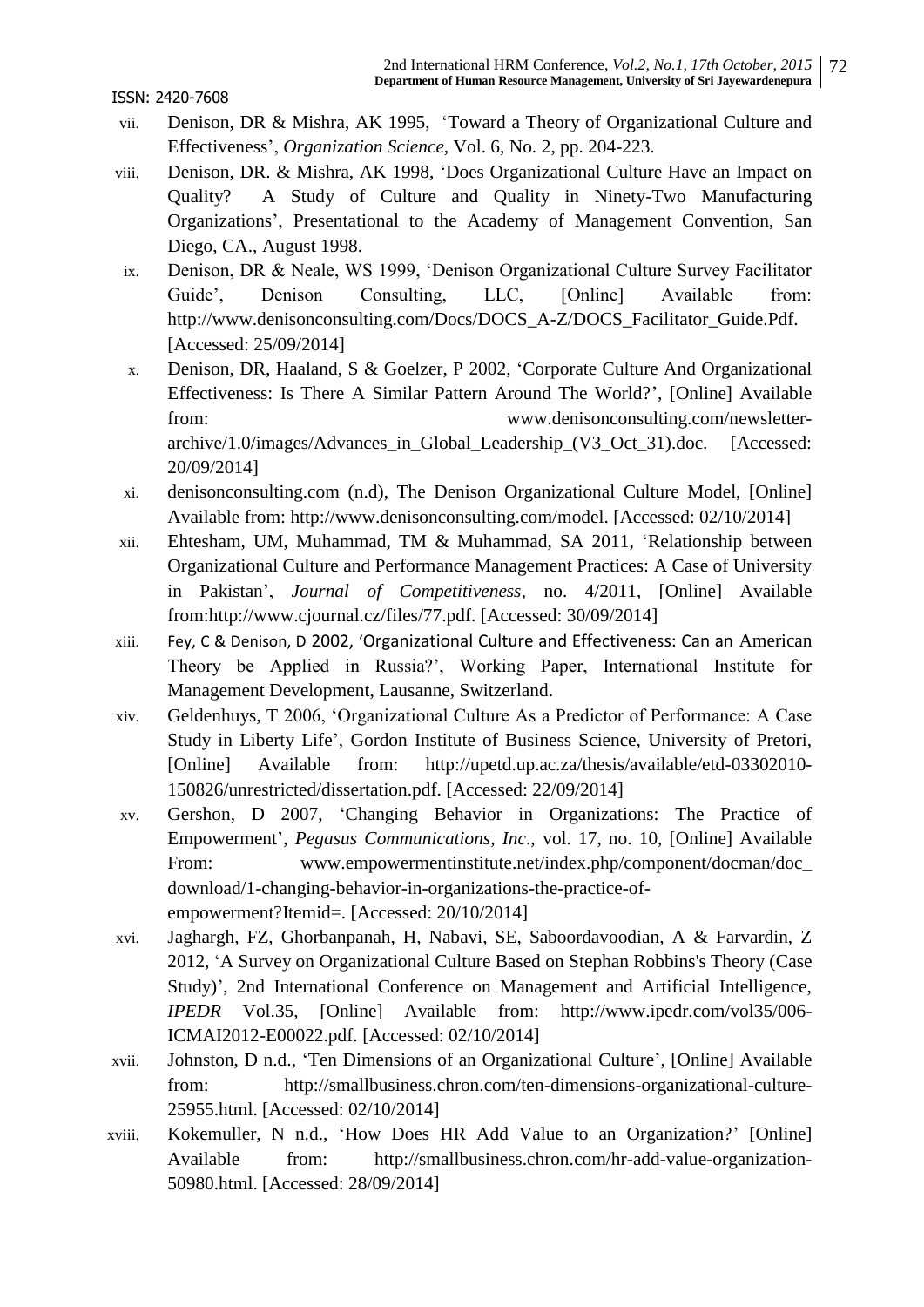- xix. Kottawatta, KHH 2007, 'Impact of Attitudinal Factors on Job Performance of Executives and Non-Executive Employees in Apparel Industry in Sri Lanka', *Sri Lankan Journal of Human Resource Management*, vol.1, no.1 [Online] Available from: http://journals.sjp.ac.lk/index.php/sljhrm/article/view/120/44. [Accessed: 28/9/2014]
- xx. Lee, SKJ & Yu, K 2004, 'Corporate culture and organizational performance', *Journal of Managerial Psychology*, vol. 19, no. 4, pp. 340 – 359, [Online] Available from:http://www.emeraldinsight.com/doi/pdfplus/10.1108/02683940410537927. [Accessed: 30/9/2014]
- xxi. Lim, B 1995, 'Examining the organizational culture and organizational performance link', *Leadership & Organization Development Journal*, vol. 16, no. 5, pp. 16-21 http://www.emeraldinsight.com/doi/pdfplus/10.1108/01437739510088491.pdf. [Accessed: 30/9/2014]
- xxii. Masters, S 2011, 'Using Organizational Business Objectives to Guide a Process'. [Online] Available from: http://cmmiinstitute.com/wpcontent/uploads/2012/10/2522\_Masters.pdf. [Accessed: 30/9/2014]
- xxiii. Ojo, O 2009, 'Impact Assessment of Corporate Culture on Employee Job Performance', *Business Intelligence Journal*, vol. 2, no. 2, [Online] Available from:http://www.saycocorporativo.com/saycoUK/BIJ/journal/Vol2No2/article9.pdf. [Accessed: 30/9/2014]
- xxiv. Rehman, HU 2012, 'Effect of organizational culture on organizational performance', [Online] Available from: http://www.researchgate.net/publication/224008707\_Literature Review on Organizational culture and its Performance.html [Accessed: 10/10/2014]
- xxv. Robbins, P & Judge, A 2012, *Organizational Behavior*, 15thedn, Pearson Education Inc, USA.
- xxvi. Shahzad, F, Iqbal, Z & Gulzar, M 2013, 'Impact of Organizational Culture on Employees Job Performance: An Empirical Study of Software Houses in Pakistan', *Journal of Business Studies Quarterly*, vol. 5, no. 2, [Online] Available from: http://jbsq.org/wp-content/uploads/2013/12/December\_2013\_4.pdf. [Accessed: 10/09/2014]
- xxvii. Shahzad, F, Luqman, RA, Khan, AR & Shabbir, L 2012, 'Impact of Organizational Culture on Organizational Performance: An Overview', *Interdisciplinary journal of contemporary research in business*, vol. 3, no. 9, [Online] Available from: http://www.journal-archieves14.webs.com/975-985.pdf. [Accessed: 30/9/2014]
- xxviii. Sinha, R 1997, 'Human Resources in Work Cultures, Indian Journal of Industrial Relations', vol. 33, no. 2, [Online] Available from: http://www.jstor.org/stable/27767523?seq=1#page\_scan\_tab\_contents [Accessed: 02/10/2014]
- xxix. Zakari, M, Poku, K & Owusu-Ansah, W 2013, 'Organizational Culture and Organisational Performance: Empirical Evidence from the Banking Industry in Ghana', *International Journal of Business, Humanities and Technology*, vol. 3 no. 1, [Online] Available from: